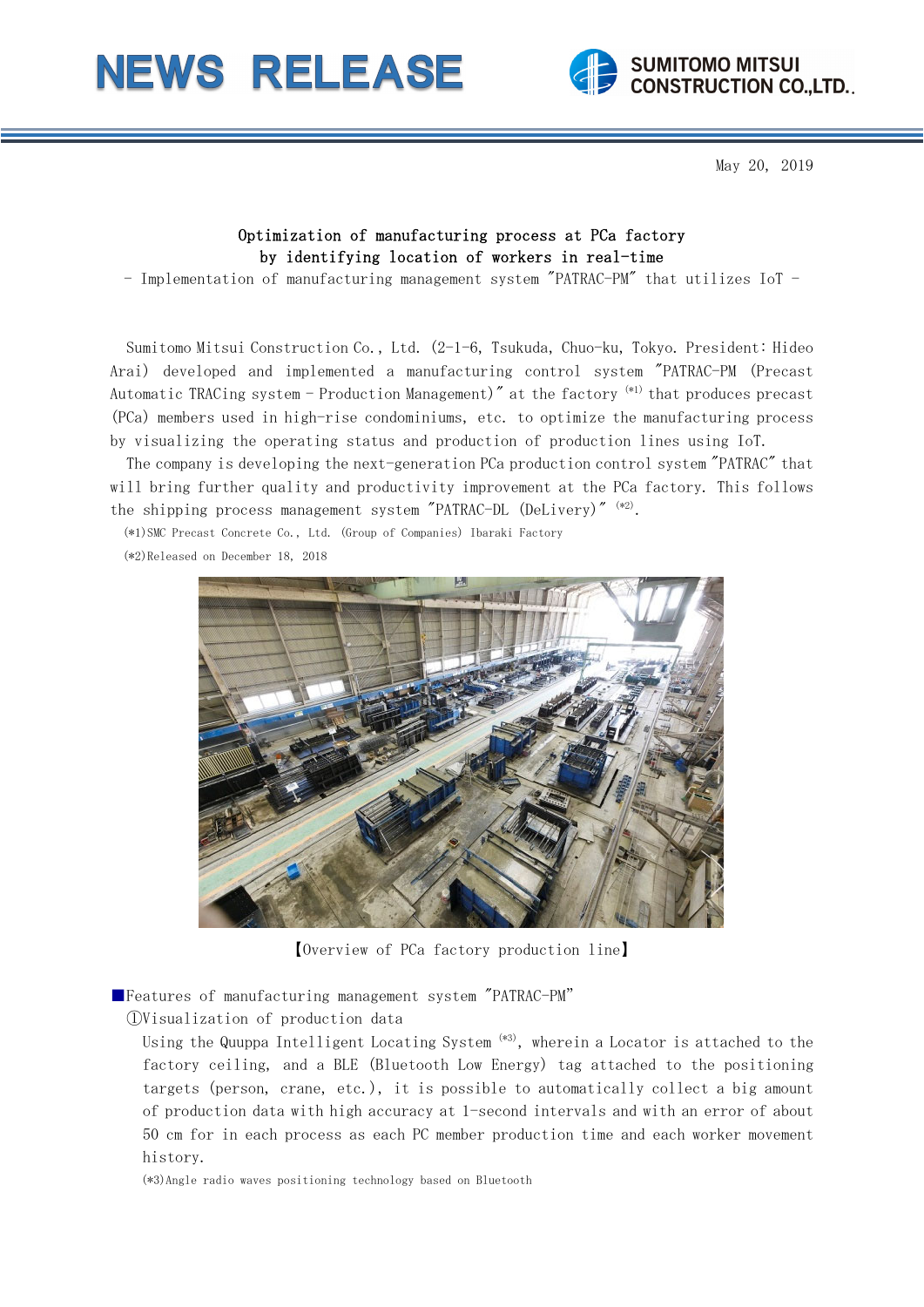②Automatic aggregation and accumulation of production results

After each PCa element production completion, production data is automatically aggregated by an independently developed BI tool (business intelligence tool) and displayed on a screen as appropriate. It is possible to easily evaluate and review from the macro production status of the entire factory to the micro-production status of one work.

## ③Manufacturing process visualization tool

By quantifying and graphing daily production results, various analyzes for improving work efficiency, labor leveling, and productivity can be easily performed. It can significantly save the time required for manufacturing for each influential factor such as manufacturing date and time, manufacturing line, manufacturing bed, material type, individual worker, etc., and use it to extract points that can improve production.



Next generation production control system for precast concrete

【Illustration of PATRAC (PATRAC-PM)】